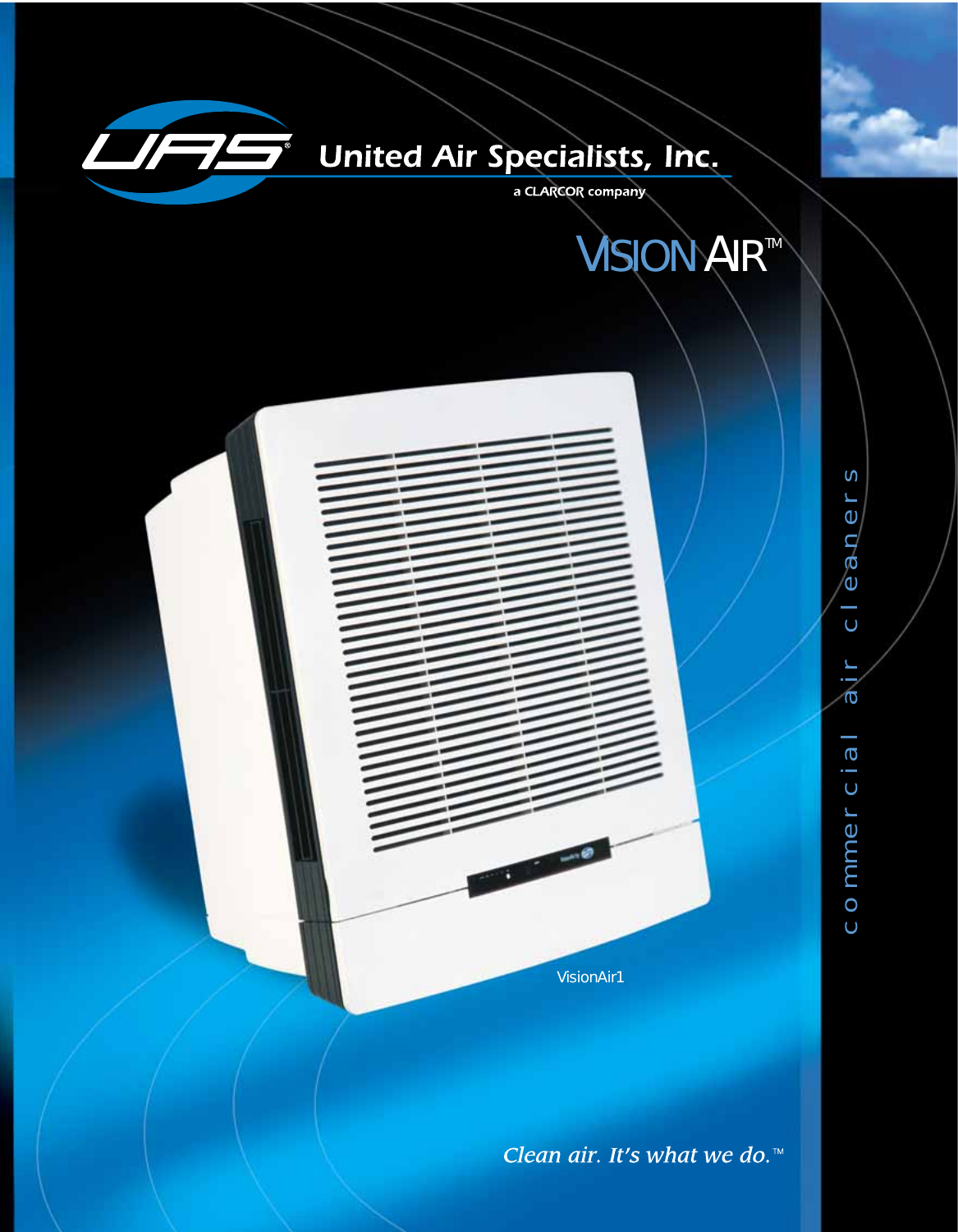# *VISIONAIRTM* A BREAKTHROUGH IN air cleaning TECHNOLOGY INDOOR AIR

United Air Specialists introduces a revolutionary, innovative line of air cleaners distinguishable by performance, design, ease of operation and flexibility.



# POLLUTION IS UNDERESTIMATED

Increasingly, consumers continue to realize that many complaints, such as headaches, irritations to eyes and throat, loss of concentration and tiredness may be the results of indoor air pollution. Measurements show that the air in offices, schools, medical facilities, bars, hair salons and restaurants are up to five times more polluted than the air outside! In the indoor





# EXPERIENCE THE IDEAL CLIMATE

VisionAir™ air cleaners remove many kinds of pollutants from the air and contribute to a healthier living and working environment, in which everyone is more energetic! VisionAir air cleaners have a noticeably positive effect on work performance, productivity and reduction of illness-related absence. When you choose VisionAir, you show that you care about the well-being of your employees, customers and visitors.





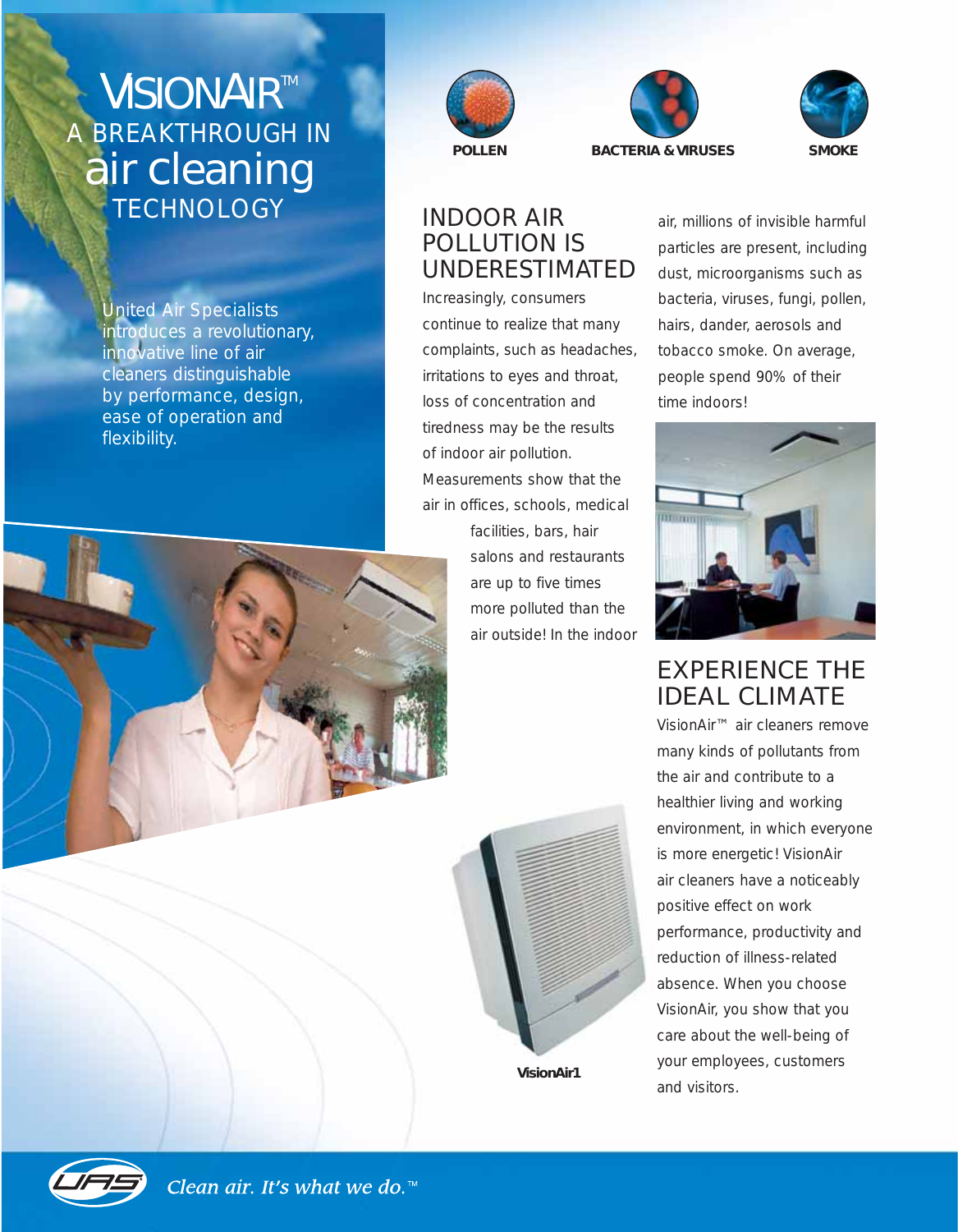# FILTER MAINTENANCE; ANYONE CAN DO IT

Two of the many priorities in the design of the VisionAir unit are user-friendliness and versatility. Dirty filters can be replaced in no time by clean ones, and with a simple-to-use retrofit kit, the ElectroMax and MediaMax filters can be interchanged. The Countdown Timer, a standard feature on each VisionAir, indicates when the disposable filter needs replacing.

*ElectroMax* 

*Filter*

*Optional FreeBreeze*

*MediaMax Filter*

*Adjustable Air Outlet*



ElectroMax Filter



MediaMax Filter

*Control Panel with Optional Air Monitor*

面

535500 6

*Display Stand Optional*



Remote Control



## · Ground  $+ 8000$  Volts **Ground**  $\bullet$  + 8000 Volts Ground prefitter activated carbon filter lonization section collector section

## CLEAN AIR, PLEASANT FRAGRANCE

Each VisionAir is provided with an activated carbon filter to take out unpleasant odors. Additionally, the FreeBreeze air freshener is optional with each VisionAir. Together, the carbon filter and FreeBreeze produce purified air that is healthy and easy to breathe!

### **3-STAGE FILTER SYSTEM**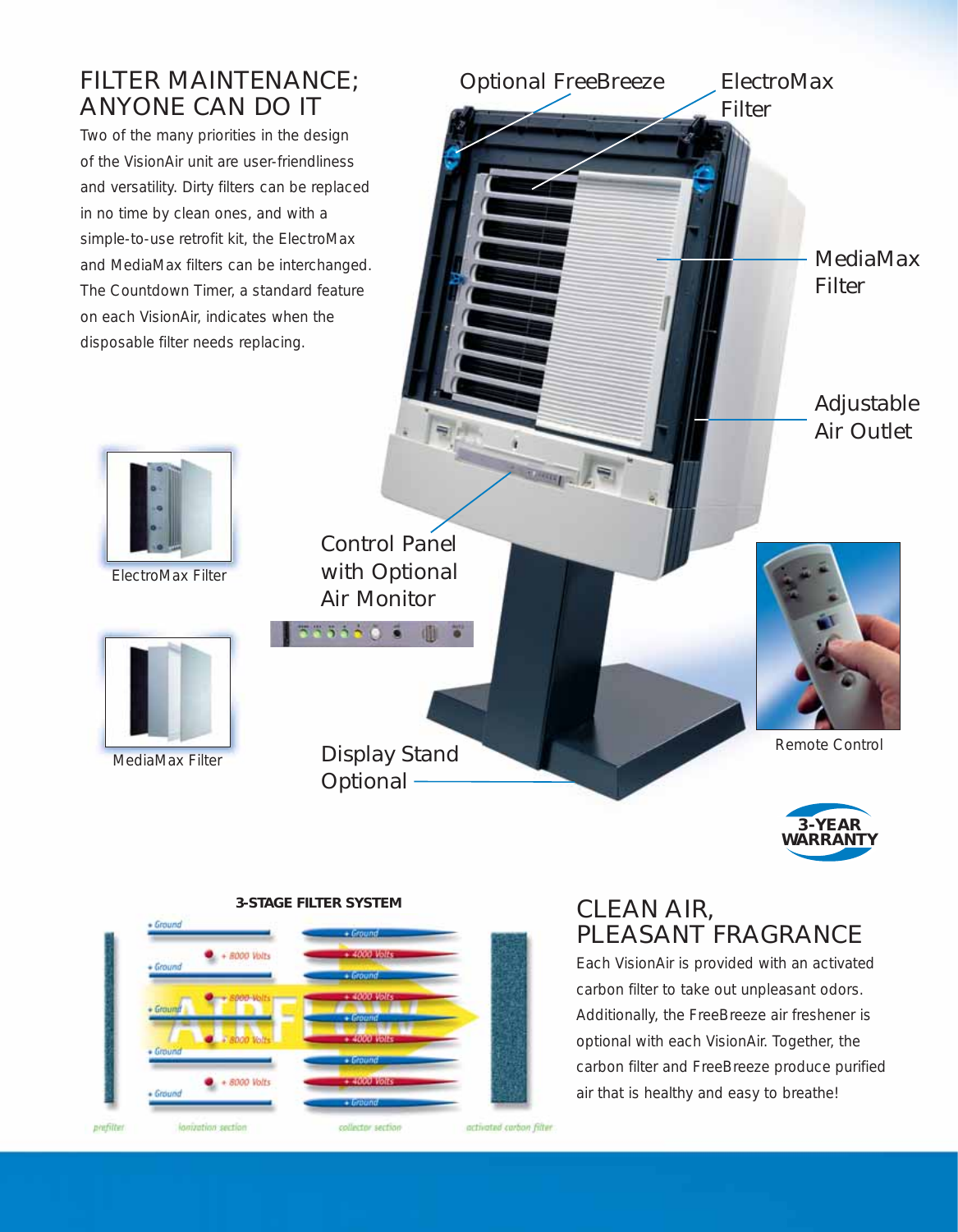### EXPANDABLE TO YOUR SPECIFIC NEEDS

The versatile construction of VisionAir provides the following options:

#### **ODOR FREE**

When odors that are more pervasive need to be taken out, the VisionAir can be equipped with an odor-free filter. Examples might include crowded meeting rooms, nursing homes and other busy places.

#### **STERILE AIR**

UV-light kills microorganisms, such as bacteria, viruses and fungi. This considerably reduces the number of indoor air problems. To reduce the harmful influence of microorganisms, areas of application might include medical institutions, childcare facilities, schools and offices.

#### **AIR MONITOR**

The Air monitor automatically ensures an optimum condition of the air. When you switch it on, VisionAir operates without further need for manual control. The air monitor measures the pollution continuously and adjusts the fan speed accordingly, so that you do not have to bother with the controlling of the air cleaner.

|                                           |              | <b>VisionAir1</b>               | <b>VisionAir2</b>               | <b>Applications</b>                      |
|-------------------------------------------|--------------|---------------------------------|---------------------------------|------------------------------------------|
| Room Volume                               |              | up to 6,000 ft.3                | up to 12,000 ft.3               | • Bars                                   |
| Airflow                                   | (ElectroMax) | 750 cfm                         | 1,500 cfm                       | • Restaurants                            |
|                                           | (MediaMax)   | 600 cfm                         | 1.200 cfm                       | $\cdot$ Clubs                            |
| <b>Fan Speeds</b>                         |              | $\overline{4}$                  | $\overline{4}$                  | • Gaming Facilities                      |
| <b>Type of Filters</b>                    |              | Prefilter                       | Prefilter                       | • Bingo Halls                            |
|                                           |              | Disposable or ESP filter        | Disposable or ESP filter        | • Offices                                |
|                                           |              | Activated carbon filter         | Activated carbon filter         | • Daycares                               |
| FreeBreeze (Odor Control)                 |              | Optional                        | Optional                        | • Hospitals                              |
| Control                                   |              | IR remote control               | IR remote control               | • Wellness Facilities                    |
|                                           |              | Air monitor (optional)          | Air monitor (standard)          | Difference vs. Traditional Air Cleaners: |
| <b>Mounting Options</b>                   |              | • Freestanding                  | • Mounting to or in the ceiling | • High performance: better than all      |
|                                           |              | • On Vision Display (accessory) |                                 | other air cleaners with disposable       |
|                                           |              | • Mounting to or in the wall    |                                 | filters or electrostatic filters         |
|                                           |              | • Mounting to or in the ceiling |                                 | · Two unique models: VisionAir1 and      |
| Available Color                           |              | Off white                       | Off white                       | VisionAir2                               |
| <b>Accessories</b>                        |              | • Odor free                     | • Odor free                     | • Range of floor and ceiling models      |
|                                           |              | • Sterile air (2 tubes)         | • Sterile air (4 tubes)         | (built-in and mounted)                   |
|                                           |              | • Air monitor                   | • Air monitor (standard)        | • Easy to maintain: replacement of the   |
| <b>Dimensions</b>                         |              | 24.8 x 24.4 x 11.4 in.          | 24.8 x 41.3 x 11.4 in.          | filters is simple                        |
| Max. Build In Height                      |              | 8.3 in.                         | 8.3 in.                         | • Clean design that fits in any interior |
| Weight                                    | (ElectroMax) | $40$ lbs.                       | 75 lbs.                         | • User-friendly remote control           |
|                                           | (MediaMax)   | $33$ lbs.                       | $56$ lbs.                       | • Choice of electrostatic filter         |
| <b>Power Supply</b>                       |              | 115 V, 60 Hz                    | 115 V, 60 Hz                    | (ElectroMax) or conventional filter      |
| Power Consumption -                       |              |                                 |                                 | (MediaMax)                               |
| Air Cleaner Unit                          |              |                                 |                                 | • Low noise level                        |
|                                           | (ElectroMax) | 130 W                           | 225 W                           | • Available in off-white                 |
|                                           | (MediaMax)   | 118 W                           | 222 W                           |                                          |
| Power Consumption -<br><b>UV Lighting</b> |              | 22 W                            | 44 W                            |                                          |
| Warranty                                  |              | 3 years                         | 3 years                         |                                          |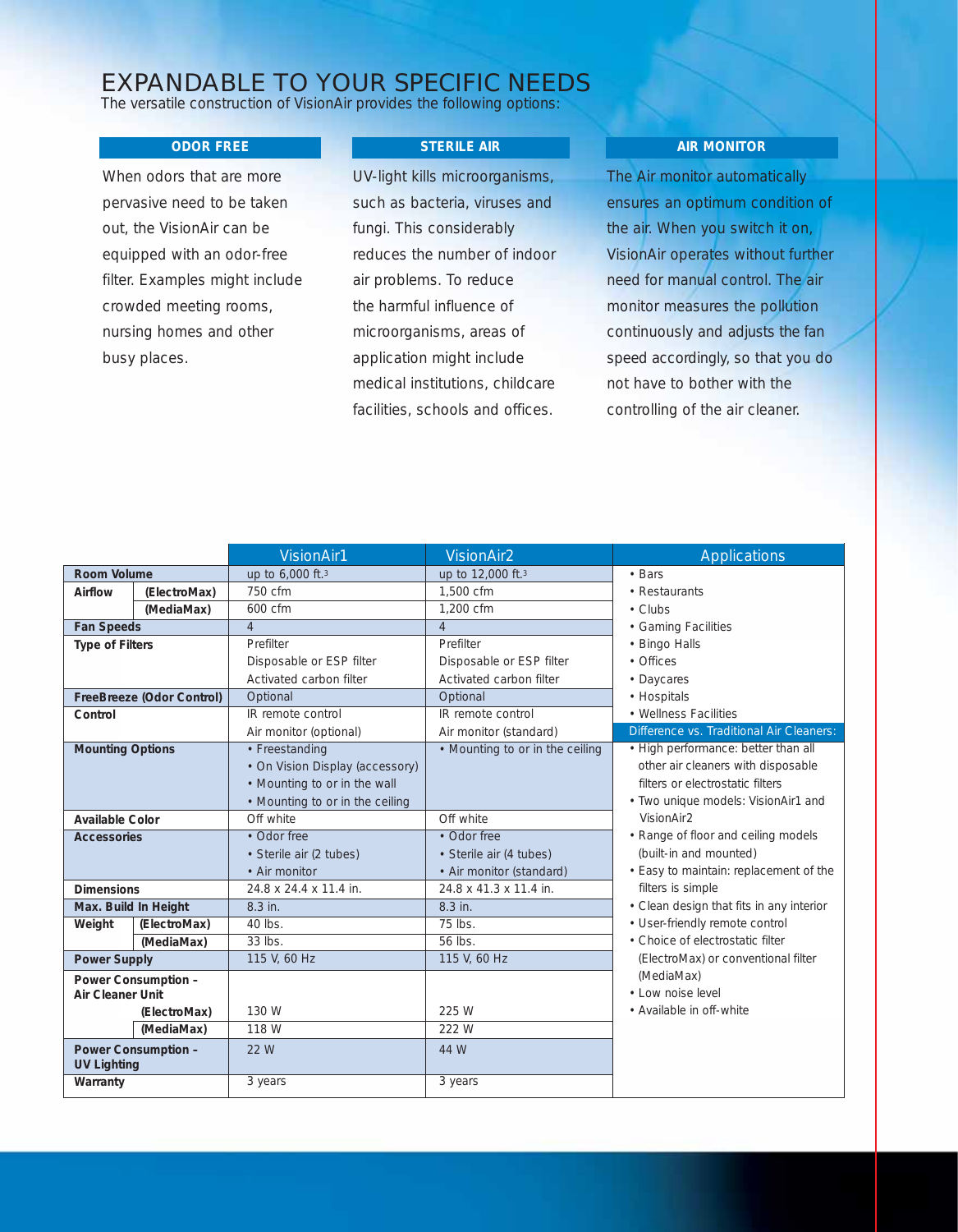





## PERFECT AIR CLEANING IN EVERY SITUATION

Your specific application can be accommodated with VisionAir air cleaners, and the installation is simple! There is the choice of two unique models: VisionAir1 (wall, ceiling or stand mounted) and VisionAir2 (mounted to or on the

ceiling). Whichever model you choose, VisionAir air cleaners fit into any interior with their unobtrusive design and perform their task quietly. On its quietest setting, the sound level is lower than that of an average PC!



VisionAir2





## UNPARALLELED PERFORMANCE

The new VisionAir's disposable filter (MediaMax) is made of durable, highly efficient material that is specially pleated to provide a very large effective surface area. The result: low air resistance and high dirt trapping capacity. These filters have an antibacterial coating to prevent bacteria growth.

With this ingenious design, VisionAir air cleaners remove pollutants considerably better than traditional air cleaners. The superior performance of VisionAir filters removes up to 99.97% of all indoor irritants and pollution.